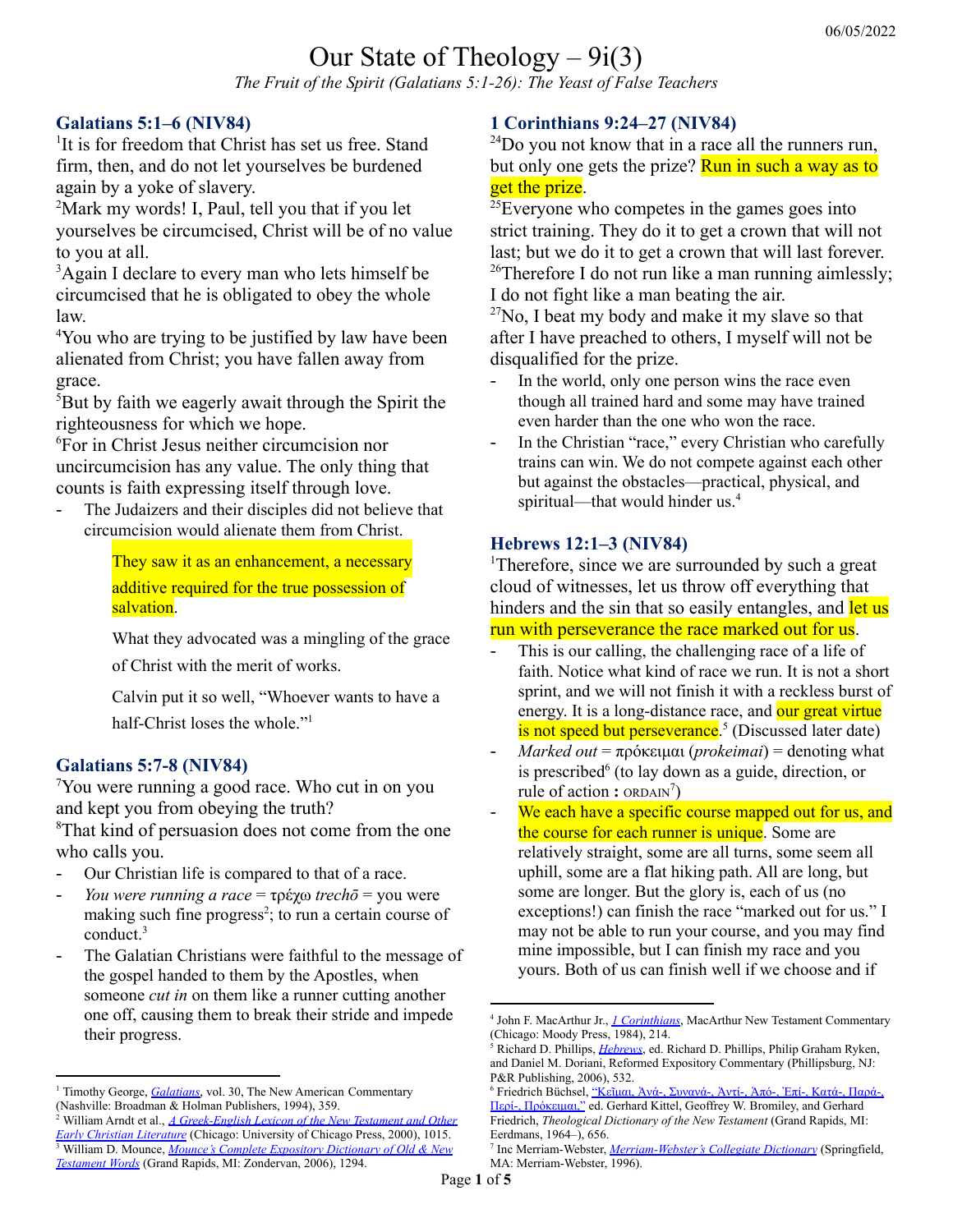we rely on him who is our strength and our guide!<sup>8</sup>

- **Ephesians 2:10 (NIV84)** <sup>10</sup>For we are God's workmanship, created in Christ Jesus to do good works, which God prepared in advance for us to do.

<sup>2</sup>Let us fix our eyes on Jesus, the author and perfecter of our faith, who for the joy set before him endured the cross, scorning its shame, and sat down at the right hand of the throne of God.

- The minute the Greek runner in the stadium takes his attention away from the race course and the goal to which he is speeding, and turns it upon the onlooking crowds, his speed is slackened.
- It is so with the Christian. The minute he takes his eyes off of the Lord Jesus, and turns them upon others, his pace in the Christian life is slackened, and his onward progress in grace hindered. 9
- *How do you fix your eyes on Jesus?* Do you find a picture of Jesus and stare at it? Do you imagine in your mind that He's there and think about him? No.

Jesus is the Word. The way you fix you eyes on

Jesus is by fixing your eyes on Scripture and do not deviate from its directives concerning you.

- *Author* = ἀρχηγός *archēgos* = is better rendered "*forerunner*" or "*pioneer*." It describes one who goes ahead to blaze the trail and overcome barriers. 10

Christ is the *archegon* (ἀρχεγον), the chief leader

of our faith in that He "furnished the perfect development, the supreme example of faith, and in virtue of this He is the leader of the whole believing host of all time."<sup>11</sup>

#### **2 Timothy 3:16-17 (NIV84)**

<sup>16</sup>All Scripture is God-breathed and is useful for teaching, rebuking, correcting and training in righteousness,

 $17$ so that the man of God may be thoroughly equipped for every good work. (Eph. 2:10)

Our life is compared to a race, a life of good works that God has prepared in advance for us to do. We are equipped to do those good works by the Word of God, upon which we have fixed our eyes.

<sup>3</sup>Consider him who endured such opposition from sinful men, so that you will not grow weary and lose heart.

*The Fruit of the Spirit Galatians 5:1-26): The Yeast of False Teachers* **Acts 20:22–24 (NIV84)**

<sup>22</sup>"And now, compelled by the Spirit, I am going to Jerusalem, not knowing what will happen to me there.  $2<sup>23</sup>I$  only know that in every city the Holy Spirit warns me that prison and hardships are facing me. <sup>24</sup>However, I consider my life worth nothing to me,  $if$ only I may finish the race and complete the task the Lord Jesus has given me—the task of testifying to the gospel of God's grace.

#### **2 Timothy 4:1–8 (NIV84)**

<sup>1</sup>In the presence of God and of Christ Jesus, who will judge the living and the dead, and in view of his appearing and his kingdom, I give you this charge: <sup>2</sup>Preach the Word; be prepared in season and out of season; correct, rebuke and encourage—with great patience and careful instruction.

<sup>3</sup>For the time will come when men will not put up with sound doctrine. Instead, to suit their own desires, they will gather around them a great number of teachers to say what their itching ears want to hear. <sup>4</sup>They will turn their ears away from the truth and turn aside to myths.

<sup>5</sup>But you, keep your head in all situations, endure hardship, do the work of an evangelist, discharge all the duties of your ministry.

<sup>6</sup>For I am already being poured out like a drink offering, and the time has come for my departure. <sup>7</sup>I have fought the good fight, I have finished the race, I have kept the faith.

<sup>8</sup>Now there is in store for me the crown of righteousness, which the Lord, the righteous Judge, will award to me on that day—and not only to me, but also to all who have longed for his appearing.

- May we be able to say the same thing at the end our lives.
- Theodore Roosevelt  $(26<sup>th</sup> U.S.$  President) may have had this verse in mind when he wrote,
- It is not the critic who counts; not the man who points out how the strong man stumbled or where the doer of deeds could have done better. The credit belongs to the man who is actually in the arena, whose face is marred by dust and sweat and blood, who strives valiantly; who errs, and comes short again and again, because there is no effort without error and shortcoming; who does actually try to do the deed; who knows the great enthusiasm, the great devotion, and spends himself in a worthy cause; who, at the worst, if he fails, at least fails while daring greatly. Far better is it to dare mighty things, to win glorious triumphs, even though checked by failure, than to rank with those poor spirits who neither enjoy nor suffer much because they live in a gray twilight that knows

<sup>8</sup> R. Kent Hughes, *[Hebrews:](https://ref.ly/logosres/prwdhebr?ref=Bible.Heb12.1-3&off=8009&ctx=Run+the+Course%0a~We+each+have+a+specific+c) An Anchor for the Soul*, vol. 2, Preaching the Word (Wheaton, IL: Crossway Books, 1993), 160.

<sup>9</sup> Kenneth S. Wuest, *Wuest's Word Studies from the Greek New [Testament:](https://ref.ly/logosres/wuest?ref=Bible.Heb12.2&off=741&ctx=fixed+to+this+verb.+~The+minute+the+Greek) For the [English](https://ref.ly/logosres/wuest?ref=Bible.Heb12.2&off=741&ctx=fixed+to+this+verb.+~The+minute+the+Greek) Reader*, vol. 10 (Grand Rapids: Eerdmans, 1997), 215.

<sup>&</sup>lt;sup>10</sup> Richard D. Phillips, *[Hebrews](https://ref.ly/logosres/rec79heb?ref=Bible.Heb12.1-3&off=11853&ctx=founder%E2%80%9D+(arch%C4%93gos)+~is+better+rendered+%E2%80%9C)*, ed. Richard D. Phillips, Philip Graham Ryken, and Daniel M. Doriani, Reformed Expository Commentary (Phillipsburg, NJ: P&R Publishing, 2006), 533.

<sup>11</sup> Kenneth S. Wuest, *Wuest's Word Studies from the Greek New [Testament:](https://ref.ly/logosres/wuest?ref=Bible.Heb12.2&off=1914&ctx=t+faith+absolutely.+~Christ+is+the+archeg) For the [English](https://ref.ly/logosres/wuest?ref=Bible.Heb12.2&off=1914&ctx=t+faith+absolutely.+~Christ+is+the+archeg) Reader*, vol. 10 (Grand Rapids: Eerdmans, 1997), 215.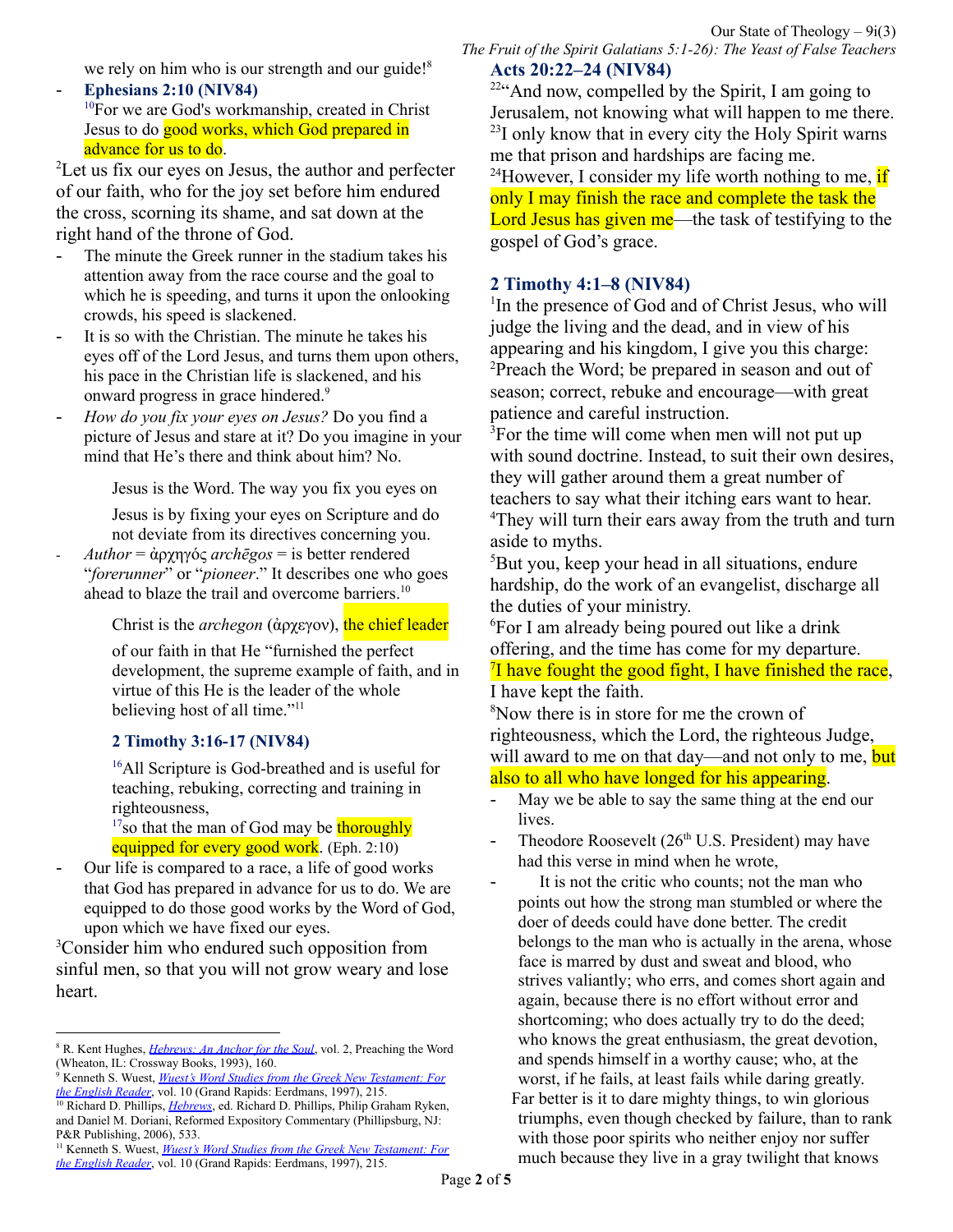neither victory nor defeat. (From speech on the strenuous life, Hamilton Club, Chicago, April 10, 1899) 12

#### **1 Timothy 6:3–16 (NIV84)**

<sup>3</sup>If anyone teaches false doctrines and does not agree to the sound instruction of our Lord Jesus Christ and to godly teaching,

<sup>4</sup>he is conceited and understands nothing. He has an unhealthy interest in controversies and quarrels about words that result in envy, strife, malicious talk, evil suspicions

<sup>5</sup> and constant friction between men of corrupt mind, who have been robbed of the truth and who think that godliness is a means to financial gain.

 $\overline{6}$ But godliness with contentment is great gain.

<sup>7</sup>For we brought nothing into the world, and we can take nothing out of it.

<sup>8</sup>But if we have food and clothing, we will be content with that.

<sup>9</sup>People who want to get rich fall into temptation and a trap and into many foolish and harmful desires that plunge men into ruin and destruction.

 $10$ For the love of money is a root of all kinds of evil. Some people, eager for money, have wandered from the faith and pierced themselves with many griefs.

<sup>11</sup>But you, man of God, flee from all this, and pursue righteousness, godliness, faith, love, endurance and gentleness.

 $^{12}$ Fight the good fight of the faith. Take hold of the eternal life to which you were called when you made your good confession in the presence of many witnesses.

- *Fight* = ἀγωνίζομαι *agōnizomai* = "to contend in the athletic games for the prize, to fight."

The gloves of the Greek boxer were fur lined on

the inside but made on the outside of ox-hide with lead and iron sewed into it; the loser in a wrestling match had his eyes gouged out.

The verb is present tense, imperative mode,

commanding a *continuous action*. It showed the necessity for the continuous nature of the Christian's warfare against evil, and of his *desperate ef ort to live a life pleasing to God*. 13

- *Good* = is not *agathos* (ἀγαθος), referring to intrinsic goodness, but *kalos* (καλος), speaking of goodness as seen from the outside by a spectator.

"The desperate, straining, agonizing contest,

*marked by its beauty of technique*.

The phrase, "*marked by its beauty of technique*,"

refers to the beautiful technique inspired by the Holy Spirit, which he used in gaining victory over sin and in the living of a life pleasing to God.

"Be constantly engaging in the contest marked by its beauty of technique." 14

*Good* referred to the way the fight was fought and

not that the fight was intrinsically good in itself.

*The Faith* =  $\pi$ ίστις *pistis* = It is not "*faith*" in general as exercised by the Christian, but *to the Faith* as consisting of a body of doctrine with its corresponding ethical responsibilities, namely, Christianity and the Christian life. 15

 $1^{1}$  Ti 6:13In the sight of God, who gives life to everything, and of Christ Jesus, who while testifying before Pontius Pilate made the good confession, I charge you <sup>14</sup> to keep this command without spot or blame until the appearing of our Lord Jesus Christ,

 $15$ which God will bring about in his own time—God, the blessed and only Ruler, the King of kings and Lord of lords,

<sup>16</sup>who alone is immortal and who lives in unapproachable light, whom no one has seen or can see. To him be honor and might forever. Amen.

#### **Jude 3 (NIV84)**

<sup>3</sup>Dear friends, although I was very eager to write to you about the salvation we share, I felt I had to write and urge you to **contend for the faith** that was once for all entrusted to the saints.

- The *faith* here is not faith as exercised by the individual, but Christianity itself in its historic doctrines and life-giving salvation.
- "*Earnestly contend*" (KJV) is *epagonizomai* (ἐπαγονιζομαι), found only here in the New Testament. (*epi* = in addition to; plus) "Agony-plus"

Used of athletes contending in the athletic

contests. Speaks of a **vigorous**, intense, determined struggle to defeat the opposition. Our word "*agony*" is the English spelling of the noun form of this word.

The Greek athletes exerted themselves [beyond

the] point of agony in an effort to win the contest.

<sup>12</sup> John F. MacArthur Jr., *2 [Timothy](https://ref.ly/logosres/2timmntc?ref=Bible.2Ti4.7&off=365&ctx=ment+too+demanding.%0a~Perhaps+Theodore+Roo)*, MacArthur New Testament Commentary (Chicago: Moody Press, 1995), 191–192.

<sup>13</sup> Kenneth S. Wuest, *Wuest's Word Studies from the Greek New [Testament:](https://ref.ly/logosres/wuest?ref=Bible.1Ti6.12&off=1130&ctx=le.+The+verb+means%2c+~%E2%80%9Cto+contend+in+the+a) For the [English](https://ref.ly/logosres/wuest?ref=Bible.1Ti6.12&off=1130&ctx=le.+The+verb+means%2c+~%E2%80%9Cto+contend+in+the+a) Reader*, vol. 7 (Grand Rapids: Eerdmans, 1997), 97.

<sup>14</sup> Kenneth S. Wuest, *Wuest's Word Studies from the Greek New [Testament:](https://ref.ly/logosres/wuest?ref=Bible.1Ti6.12&off=1952&ctx=t.%E2%80%9D+The+word+%E2%80%9Cgood%E2%80%9D+~is+not+agathos+(%CE%B1%CC%93%CE%B3%CE%B1) For the [English](https://ref.ly/logosres/wuest?ref=Bible.1Ti6.12&off=1952&ctx=t.%E2%80%9D+The+word+%E2%80%9Cgood%E2%80%9D+~is+not+agathos+(%CE%B1%CC%93%CE%B3%CE%B1) Reader*, vol. 7 (Grand Rapids: Eerdmans, 1997), 97–98.

<sup>15</sup> Kenneth S. Wuest, *Wuest's Word Studies from the Greek New [Testament:](https://ref.ly/logosres/wuest?ref=Bible.1Ti6.12&off=2850&ctx=+text%2c+%E2%80%9Cthe+faith.%E2%80%9D+~It+is+not+%E2%80%9Cfaith%E2%80%9D+in) For the [English](https://ref.ly/logosres/wuest?ref=Bible.1Ti6.12&off=2850&ctx=+text%2c+%E2%80%9Cthe+faith.%E2%80%9D+~It+is+not+%E2%80%9Cfaith%E2%80%9D+in) Reader*, vol. 7 (Grand Rapids: Eerdmans, 1997), 98.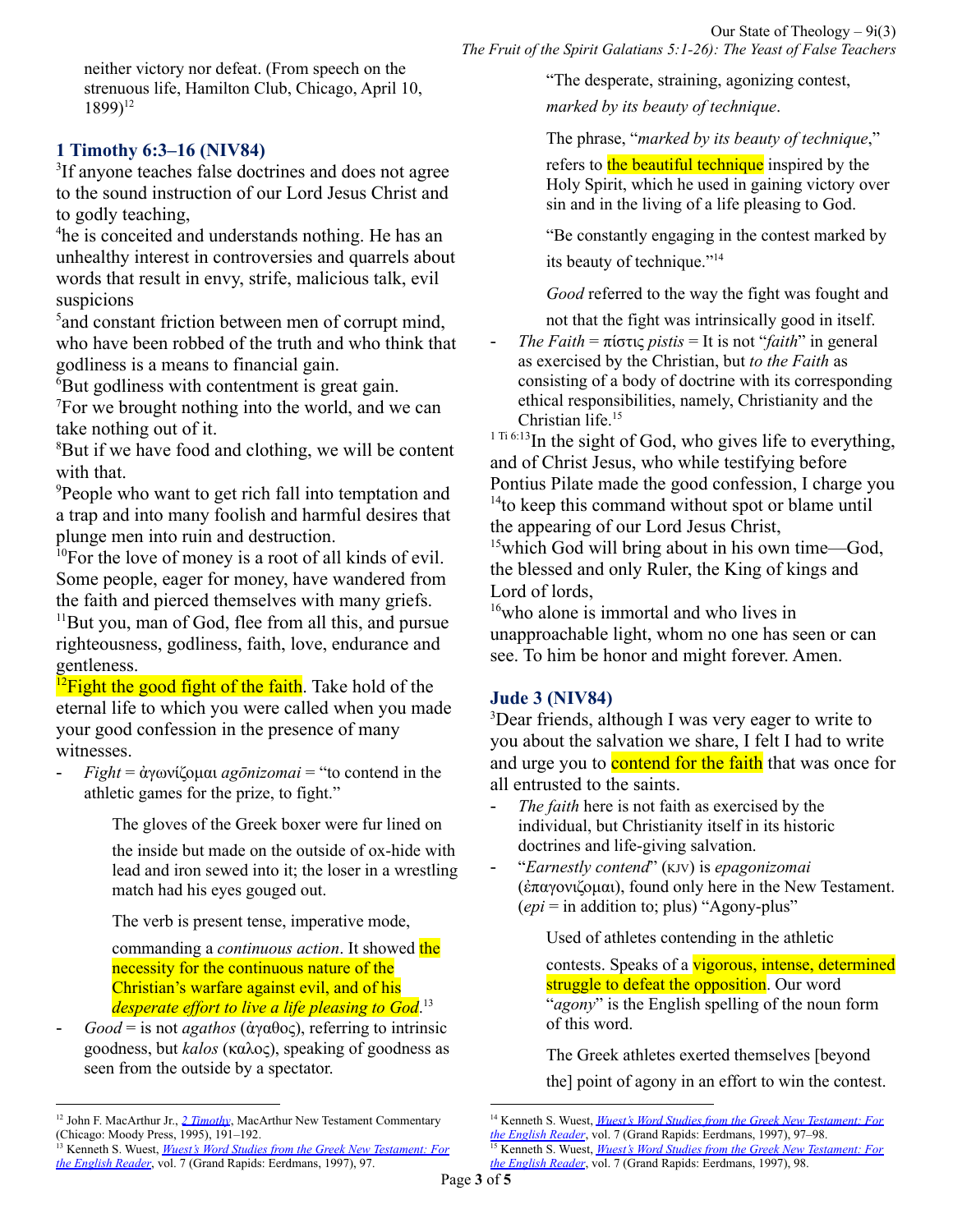With such intense effort, saints should defend the doctrines of Christianity. 16

#### **Galatians 5:9 (NIV84)**

<sup>9"</sup>A little yeast works through the whole batch of dough."

- Used since prehistoric times, leaven included various agents, the most common of which is yeast, causing dough or batter to rise through the process of fermentation.
- Leavened bread was the normal fare for the ancient Israelites (Hos 7:4).

Leaven was omitted for various religious purposes.

During Passover, leavened bread could not be eaten for seven full days (Ex 12:15). Leaven could not be stored within the Israelites' houses (Ex 12:19), or even exist within the entire territory of the nation (Ex. 13:7; Deut. 16:4).

This assured that later generations of Israelites

would not forget God's deliverance in their swift exodus from Egypt (Ex. 12:34, 39).

- Some sacrifices outlawed combining many of the sacrifices with leaven (e.g., Ex 34:25; Lev 2:11; 6:17).
- Yet, the *peace offering* included leavened bread (Lev 7:13), and the offering of the *Firstfruits of the Grain Harvest* consisted of two loaves baked with leaven (Lev 23:17).
- There was also positive and negative symbolism present behind the use of yeast.<sup>17</sup>

## Positive Symbolism

## **Matthew 13:33 (NIV84)**

<sup>33</sup>He told them still another parable: "The kingdom of heaven is like yeast that a woman took and mixed into a large amount of flour until it worked all through the dough."

## **Luke 13:20–21 (NIV84)**

InterVarsity Press, 2000), 498.

 $20$ Again he asked, "What shall I compare the kingdom of God to?

<sup>21</sup>It is like yeast that a woman took and mixed into a large amount of flour until it worked all through the dough."

- This is a positive image: the kingdom message will gradually permeate the world. Even though it is not obvious and hidden within the dough.

# **Matthew 16:5–12 (NIV84)**

<sup>5</sup>When they went across the lake, the disciples forgot to take bread.

<sup>6"</sup>Be careful," Jesus said to them. "Be on your guard against the yeast of the Pharisees and Sadducees."

<sup>7</sup>They discussed this among themselves and said, "It is because we didn't bring any bread."

<sup>8</sup>Aware of their discussion, Jesus asked, "You of little faith, why are you talking among yourselves about having no bread?

<sup>9</sup>Do you still not understand? Don't you remember the five loaves for the five thousand, and how many basketfuls you gathered?

<sup>10</sup>Or the seven loaves for the four thousand, and how many basketfuls you gathered?

 $11$ How is it you don't understand that I was not talking to you about bread? But be on your guard against the yeast of the Pharisees and Sadducees."

 $12$ Then they understood that he was not telling them to guard against the yeast used in bread, but against the teaching of the Pharisees and Sadducees.

#### **Mark 8:15 (NIV84)**

<sup>15"</sup>Be careful," Jesus warned them. "Watch out for the yeast of the Pharisees and that of Herod."

## **Luke 12:1 (NIV84)**

<sup>1</sup>Meanwhile, when a crowd of many thousands had gathered, so that they were trampling on one another, Jesus began to speak first to his disciples, saying: "Be on your guard against the yeast of the Pharisees, which is hypocrisy.

## **1 Corinthians 5:1–8 (NIV84)**

<sup>1</sup>It is actually reported that there is sexual immorality among you, and of a kind that does not occur even among pagans: A man has his father's wife.

<sup>2</sup>And you are proud! Shouldn't you rather have been filled with grief and have put out of your fellowship the man who did this?

<sup>3</sup>Even though I am not physically present, I am with you in spirit. And I have already passed judgment on the one who did this, just as if I were present.

<sup>4</sup>When you are assembled in the name of our Lord Jesus and I am with you in spirit, and the power of our Lord Jesus is present,

<sup>5</sup>hand this man over to Satan, so that the sinful nature may be destroyed and his spirit saved on the day of the Lord.

<sup>17</sup> Leland Ryken et al., *[Dictionary](https://ref.ly/logosres/dbibimg?ref=Page.p+498&off=2527&ctx=LEAVEN%2c+LEAVENING%0a~Used+since+prehistoric) of Biblical Imagery* (Downers Grove, IL: <sup>16</sup> Kenneth S. Wuest, *Wuest's Word Studies from the Greek New [Testament:](https://ref.ly/logosres/wuest?ref=Bible.Jud3&off=2110&ctx=tend+for+the+faith.+~The+faith+here+is+no) For the [English](https://ref.ly/logosres/wuest?ref=Bible.Jud3&off=2110&ctx=tend+for+the+faith.+~The+faith+here+is+no) Reader*, vol. 16 (Grand Rapids: Eerdmans, 1997), 235.